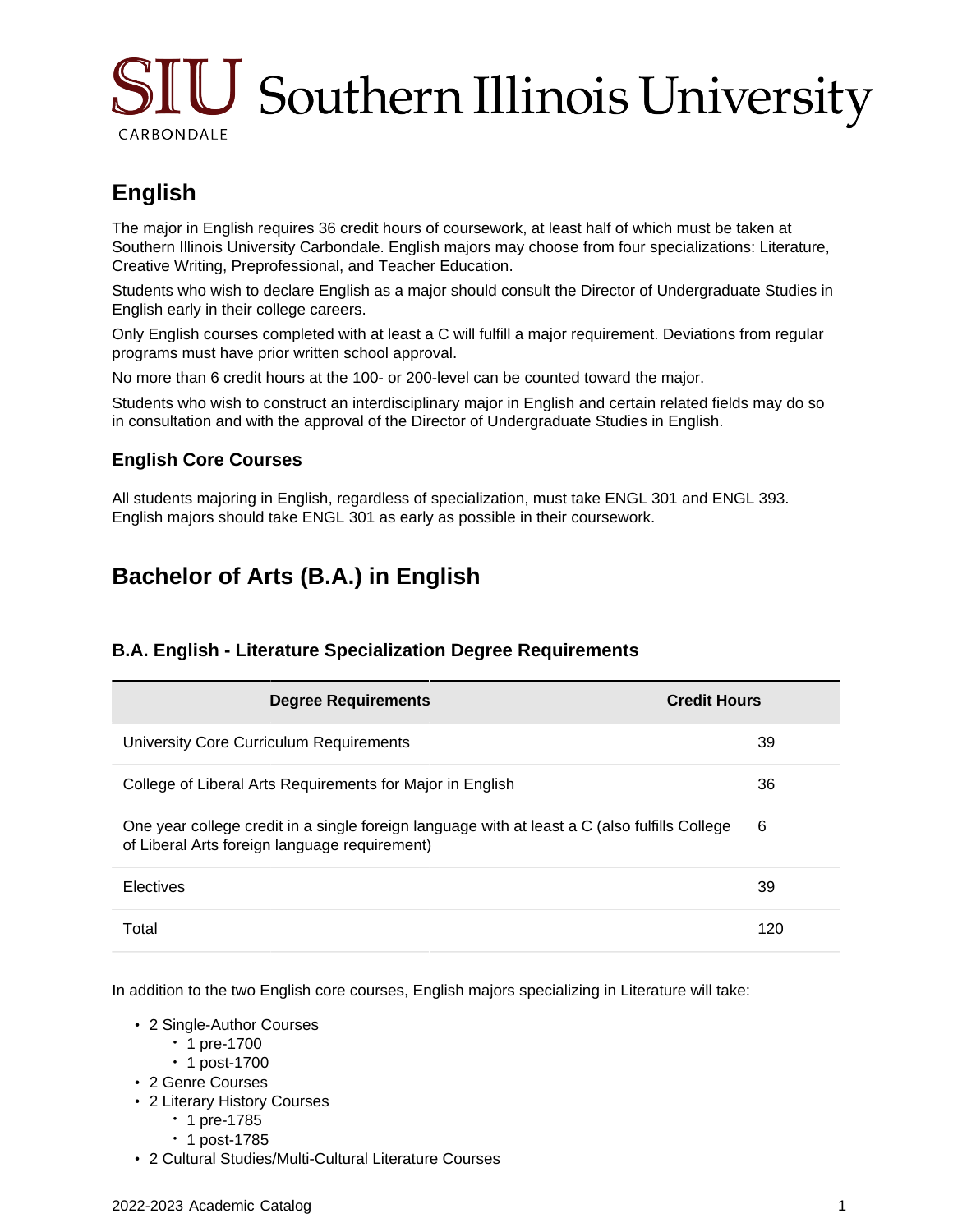- At least one of these must be in multicultural/multi-ethnic literature
- 2 Electives in English

Students should consult the Director of Undergraduate Studies in the School of Literature, Writing, and Digital Humanities and CoLA advising for a list of courses that meet the above distribution requirements.

### **B.A. English - Creative Writing Specialization Degree Requirements**

| <b>Degree Requirements</b>                                                                                                                     | <b>Credit Hours</b> |
|------------------------------------------------------------------------------------------------------------------------------------------------|---------------------|
| University Core Curriculum Requirements                                                                                                        | 39                  |
| College of Liberal Arts Requirements for Major in English                                                                                      | 36                  |
| One year college credit in a single foreign language with at least a C (also fulfills College<br>of Liberal Arts foreign language requirement) | 6                   |
| <b>Electives</b>                                                                                                                               | 39                  |
| Total                                                                                                                                          | 120                 |

In addition to the two English core courses, English majors specializing in Creative Writing will take:

- 1 Single-Author Course
- 1 Literary History Course
- 1 Cultural Studies/Multi-Cultural Literature Course
- 6 Creative Writing Courses:
	- ENGL 381A (Beginning Fiction)
	- ENGL 382A (Beginning Poetry)
	- An additional poetry course (either ENGL 352 [Forms of Poetry] or ENGL 492B [Advanced Poetry])
- Three more creative writing courses from the following list:
	- ENGL 119 (Introduction to Creative Writing), ENGL 351 (Forms of Fiction), ENGL 384 (Literary Nonfiction), ENGL 492A (Advanced Fiction) [pre-req ENGL 381A, or consent of instructor; can be repeated once for credit], ENGL 492B (Advanced Poetry) [pre-req ENGL 382A, or consent of instructor; can be repeated once for credit], ENGL 492C (Advanced Nonfiction) [pre-req ENGL 384, or consent of instructor; can be repeated once for credit], and ENGL 493 (Special Topics) (can be repeated once for credit depending on topic)
- 1 English Elective

Students should consult the Director of Undergraduate Studies in the School of Literature, Writing, and Digital Humanities and CoLA advising for a list of courses that meet the above distribution requirements.

#### **B.A. English - Preprofessional Specialization Degree Requirements**

| <b>Degree Requirements</b>                                | <b>Credit Hours</b> |
|-----------------------------------------------------------|---------------------|
| University Core Curriculum Requirements                   | 39                  |
| College of Liberal Arts Requirements for Major in English | 36                  |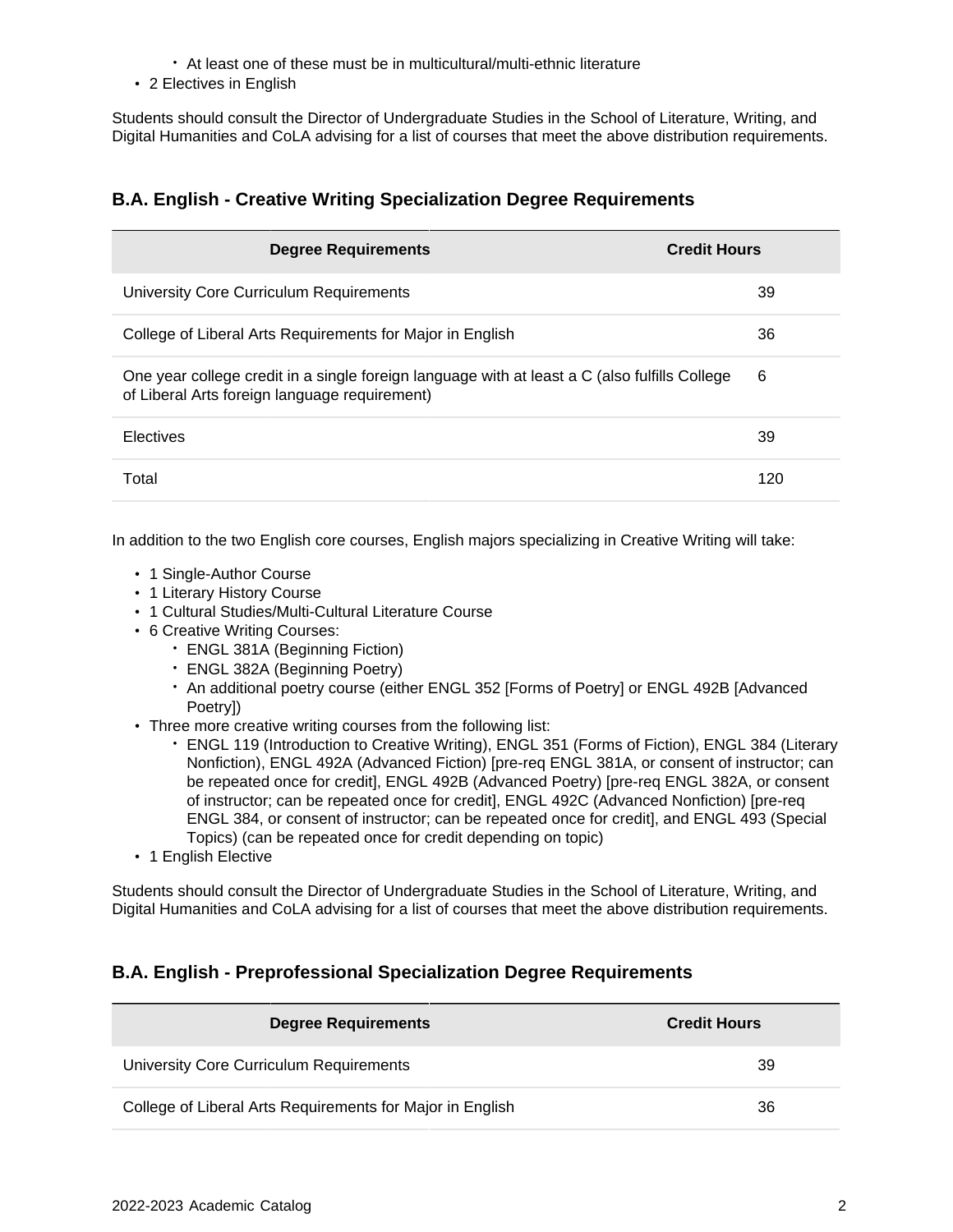| <b>Degree Requirements</b>                                                                                                                     | <b>Credit Hours</b> |
|------------------------------------------------------------------------------------------------------------------------------------------------|---------------------|
| One year college credit in a single foreign language with at least a C (also fulfills College<br>of Liberal Arts foreign language requirement) | 6                   |
| <b>Electives</b>                                                                                                                               | 39                  |
| Total                                                                                                                                          | 120                 |

In addition to the two English core courses, English majors specializing in Professional will take:

- 1 Single-Author Course
- 2 Genre Courses
	- At least one must be non-narrative
- 1 Literary History Course
- 2 Cultural Studies/Multi-Cultural Literature Courses
	- At least one of these must be in multicultural/multi-ethnic literature
- ENGL 290, ENGL 292, ENGL 390, ENGL 391, or ENGL 392
- ENGL 490 or ENGL 491
- 2 English Electives

Students should consult the Director of Undergraduate Studies in the School of Literature, Writing, and Digital Humanities and CoLA advising for a list of courses that meet the above distribution requirements.

### **Teacher Education (B.A. CoLA or B.S. SOE)**

Students majoring in English and pursuing teacher licensure may choose to earn a B.A. in English from the College of Liberal Arts or a B.S. in English from the School of Education. Students completing either degree will acquire the necessary training and licensure to pursue a career in English/Language Arts education at the secondary level. Whichever degree they pursue, students must work closely with advisors in both the School of Literature, Writing, and Digital Humanities and the Teacher Education Program (TEP) to ensure that they are meeting all degree and teaching licensure requirements in a timely manner.

#### **Teacher Education (B.A. CoLA or B.S. SOE) Degree Requirements**

| <b>Degree Requirements</b>                                                                                                                                                                         | <b>Credit Hours</b> |
|----------------------------------------------------------------------------------------------------------------------------------------------------------------------------------------------------|---------------------|
| University Core Curriculum Requirements<br>Students pursuing teaching licensure must take EDUC 211 (multicultural) and EDUC 214<br>(3 credit hours of 6 credit hours required for social sciences) | 39                  |
| College of Liberal Arts Requirements for Major in English (including English methods<br>courses)                                                                                                   | 36                  |
| One year college credit in a single foreign language with at least a C (also fulfills College<br>of Liberal Arts foreign language requirement)                                                     | 6                   |
| Professional Education Requirements: EDUC 313, EDUC 308, EDUC 319, EDUC 301,<br>EDUC 302, EDUC 303, EDUC 401A                                                                                      | 24                  |
| Electives                                                                                                                                                                                          | 15                  |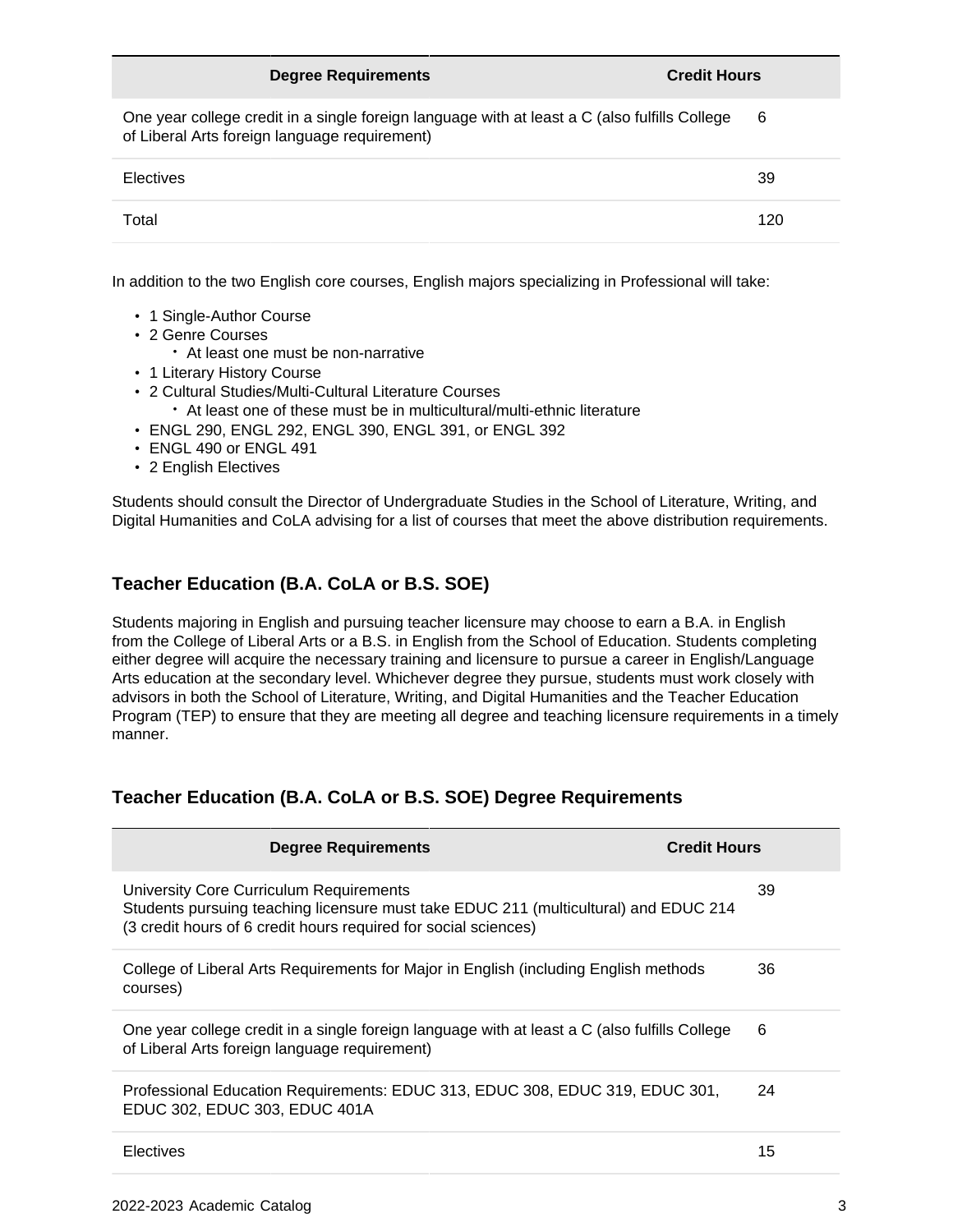Total 120

In addition to the two English core courses (ENGL 301 & ENGL 393), English majors specializing in Teacher Education will take:

- ENGL 300 or ENGL 401
- ENGL 365
- ENGL 485A
- ENGL 485B
- 1 Genre Course
- 2 Literary History Courses
	- 1 pre-1785
		- 1 post-1785
- 2 Cultural Studies/Multi-Cultural Literature Courses
	- At least one of these must be in multicultural/multi-ethnic literature
- 1 English Elective

Students should consult the Director of Undergraduate Studies in the School of Literature, Writing, and Digital Humanities and CoLA advising for current listings of courses that meet the above distribution requirements.

In addition to these English courses, English majors specializing in Teacher Education must take: EDUC 313, EDUC 308, EDUC 319, EDUC 301, 24 EDUC 302, EDUC 303, and EDUC 401A.

## **English Minor**

The minor in English is a minimum of 18 semester hours at least half of which must be taken at Southern Illinois University Carbondale. Only English courses which are completed with at least a C fulfill a minor requirement.

No more than 6 credit hours at the 100- or 200-level can be counted toward the minor.

Minors are available in three specializations: Professional Writing, Creative Writing, and Literature. Students interested in English as a minor are asked to confer with the Director of Undergraduate Studies in English or the academic advisor for English majors to determine their specific course of study.

#### **English Minor - Professional Specialization (18 Hours)**

ENGL 290 or ENGL 291; ENGL 300; ENGL 301; ENGL 365 or ENGL 471 or ENGL 472; ENGL 390 or ENGL 391 or ENGL 392; and ENGL 490 or ENGL 491.

#### **English Minor - Creative Writing Specialization (18 Hours)**

Creative Writing minors must take ENGL 382A (Beginning Poetry).

They must also take at least 3 more courses in creative writing from the following list of courses: ENGL 119 (Introduction to Creative Writing), ENGL 351 (Forms of Fiction), ENGL 352 (Forms of Poetry), ENGL 381A (Beginning Fiction), ENGL 384 (Literary Nonfiction), ENGL 492A (Advanced Fiction), ENGL 492B (Advanced Poetry), ENGL 492C (Advanced Nonfiction), and ENGL 493 (Special Topics Lit/Language). [ENGL 492A, ENGL 492B, ENGL 492C, and ENGL 493 can each be repeated once for credit toward Creative Writing minor specialization.] Creative writing minors must also take two additional English courses not listed above.

#### **English Minor - Literature Specialization (18 Hours)**

ENGL 301; and 5 more English courses.